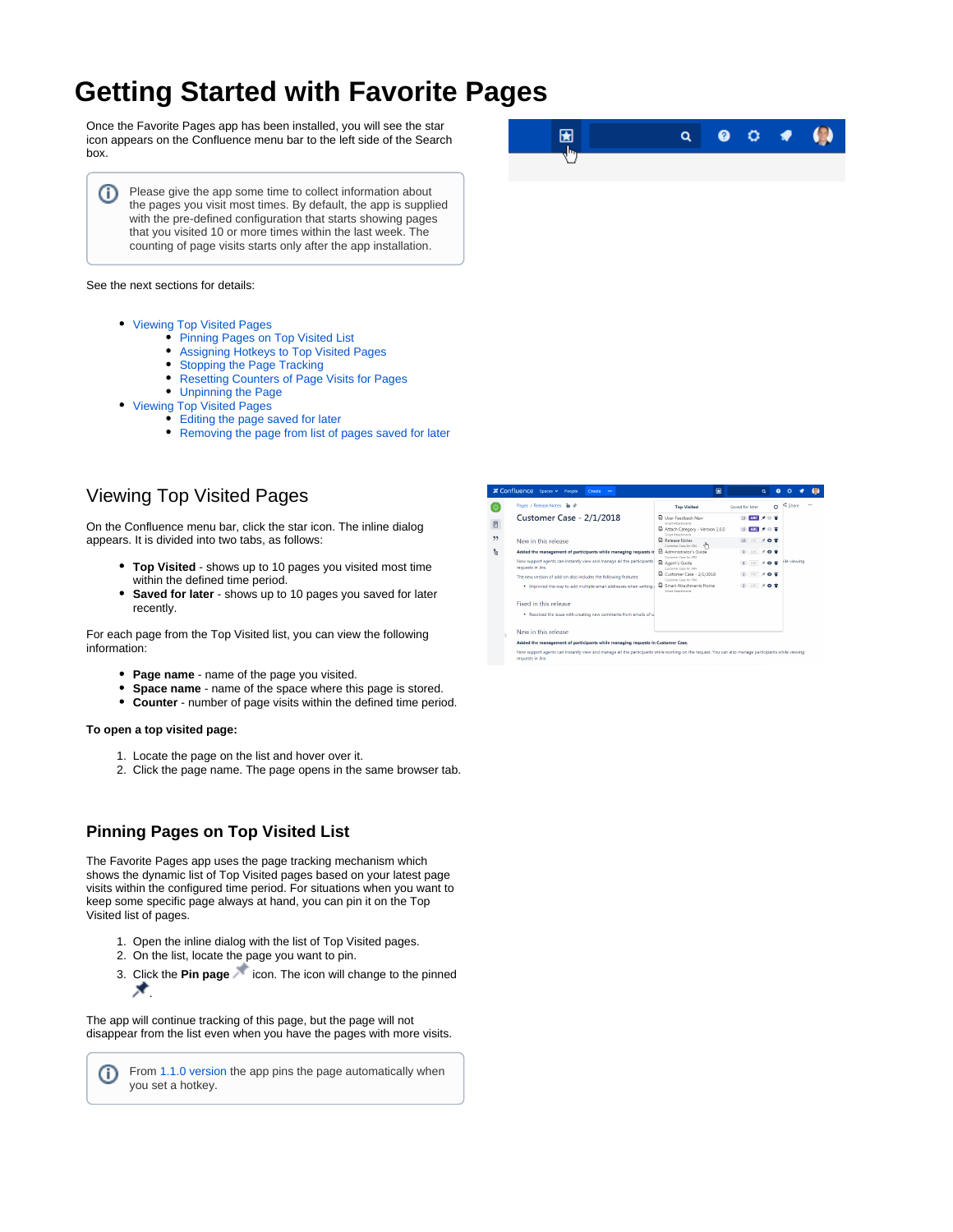

# **Assigning Hotkeys to Top Visited Pages**

The Favorite Pages app allows you to assign up to 10 hotkey combinations for the quick opening of specific Confluence pages. You can assign hotkeys to only locked pages. This ensures that the page will not disappear from the list of Top Visited pages after some time.

- 1. Open the inline dialog with the list of Top Visited pages.
- 2. On the list, locate the page you want to assign a hotkey to.
- 3. Click the **Choose a hotkey** icon.
- 4. In the **Set hotkey** form, pick the digit for the CTRL + ALT + ... combination. The digits that are already used by other pages are grayed out.
- 5. Click **Save**. The success message appears and the form is closed automatically after three seconds. The icon will change from  $[ABC]_{to}$ **ABC**

Use the assigned hotkey to open the corresponding page in Confluence.

#### **To reset the hotkey for a specific page:**

- 1. Open the Set hotkey form.
- 2. In the **Set hotkey** form, click **Reset**.

Alternatively, you can click the **Unpin page** icon. The assigned hotkey will be reset too.

You need to have Confluence open and the app running to G) use the assigned hotkey for page opening.

<span id="page-1-0"></span>

The Favorite Pages app allows you to stop tracking of specific pages if you do not want specific pages to appear on the Top Visited list anymore. You cannot stop tracking the locked pages, first you need to unlock them and then stop their tracking.

- 1. Open the inline dialog with the list of Top Visited pages.
- 2. On the list, locate the page you want to stop tracking.
- 3. Click the **Stop page tracking i**con.

If you have accidentally clicked the icon for the improper page, you can click the **Track page**  $\bullet$  icon before you close the inline dialog. The app will continue page tracking.

You can view the entire list of your pages that you disabled for tracking within your user profile settings.

## <span id="page-1-1"></span>**Resetting Counters of Page Visits for Pages**

The Favorite Pages app allows you to reset visit counters for specific pages. In this case, such pages will temporarily disappear from the Top Visited list until the moment this page reaches the number of visits required for displayed on the Top Visited list.

- 1. Open the inline dialog with the list of Top Visited pages.
- 2. On the list, locate the page you want to reset counters for.
- 3. Click the **Reset page counter and delete from list T** icon.

The page will disappear from the list.

Ü

This action can also remove the pinned pages from the list.G)